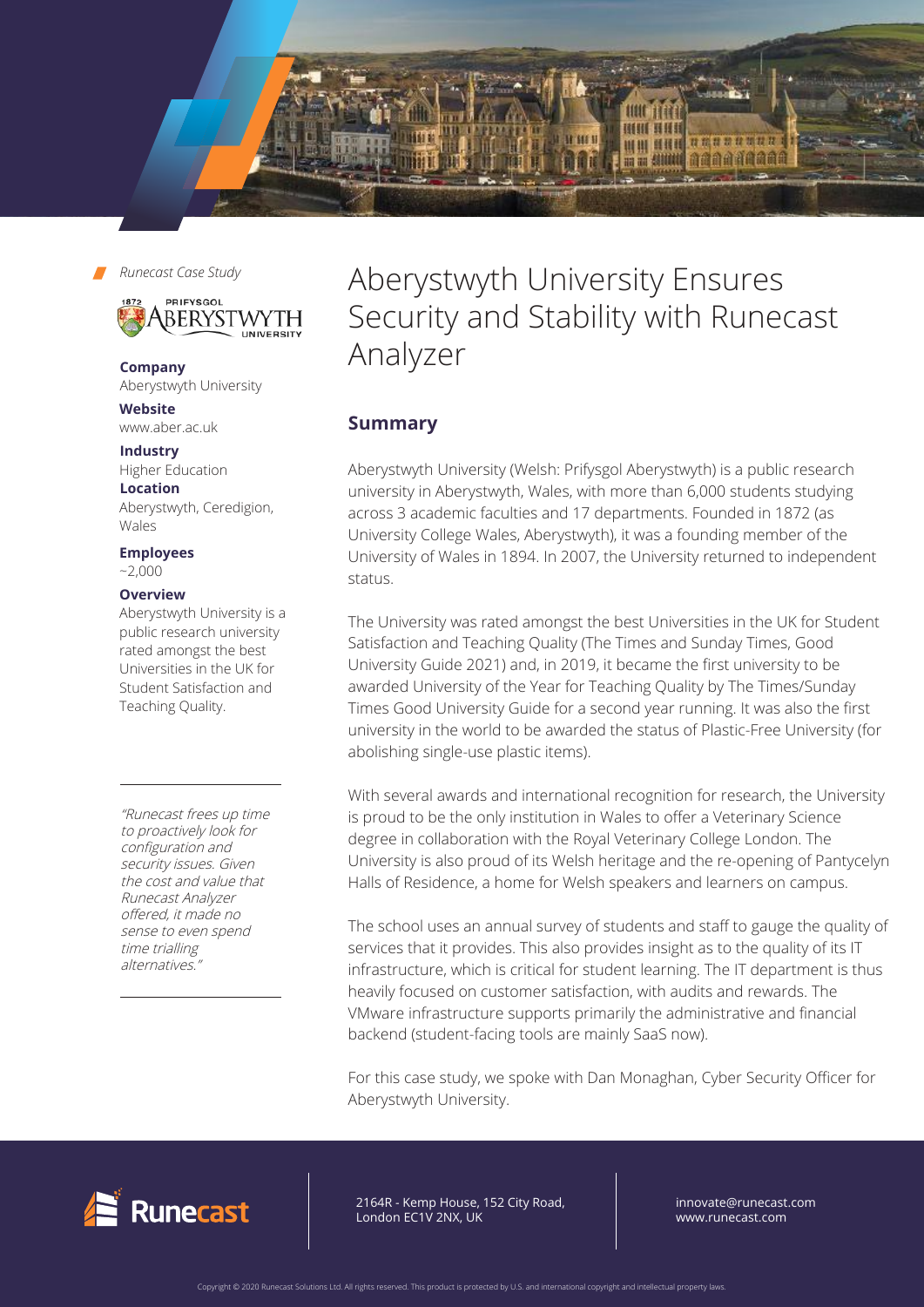

#### **HIGHLIGHTS**

- Less than an hour to deploy, from download to actionable insights
- Logs parsed in realtime automatically, with issues highlighted
- Automatic emails received when log KBs are discovered
- Clearly displayed security recommendations
- Reasonable cost made ROI clear and justifiable to stakeholders

Visibility of configuration issues that they previously wouldn't have had time to even check, let alone remediate

## **Challenge**

The university was running 8 physical hosts, 2 vCenters, spread over two sites on the campus. It was a basic vSphere and ESXi setup, so not yet so complex, but they were also looking at the possibility of running Horizon and knew that it would be beneficial to take a more proactive approach to planning and knowing where potential problems might occur.

The university saw potential challenges around staffing, with only 3-4 managing the infrastructure for the entire university and Mr. Monaghan handling VMware issues on his own. There was lots of collective knowledge on the team, but also room for normal information silos to develop. Their systems comprised "too many moving parts" for a small team to keep up with proactively, which made it difficult for them to establish any official SLAs. Keeping firmware up to date meant waiting for Dell to recommend it, as it was too time consuming without a proper tool to support a more proactive approach.

Mr. Monaghan stated, "Due to the size of the team, we were very reactive as a necessity, with requests coming from all sides; it was difficult to keep on top of everything the way that we needed to. Whenever we had issues, it wasn't clear who to even contact for support."

At some point, they had a host that had buggy network card firmware, and it was a challenge to identify this issue as well as the correct firmware to resolve it.

Additionally, they were having issues understanding log entries – SSHing into hosts and grep-ing individual log files when an issue occurred.

Another challenge was that the infrastructure was historically based on Microsoft Hyper-V, which is where the team's experience lay. Moving to vSphere was a substantial change, and having something to bridge that gap was necessary.

"The biggest issue was the NIC firmware," said Mr. Monaghan. The team knew they needed more visibility of their environment in order to have a proactive approach.



2164R - Kemp House, 152 City Road, London EC1V 2NX, UK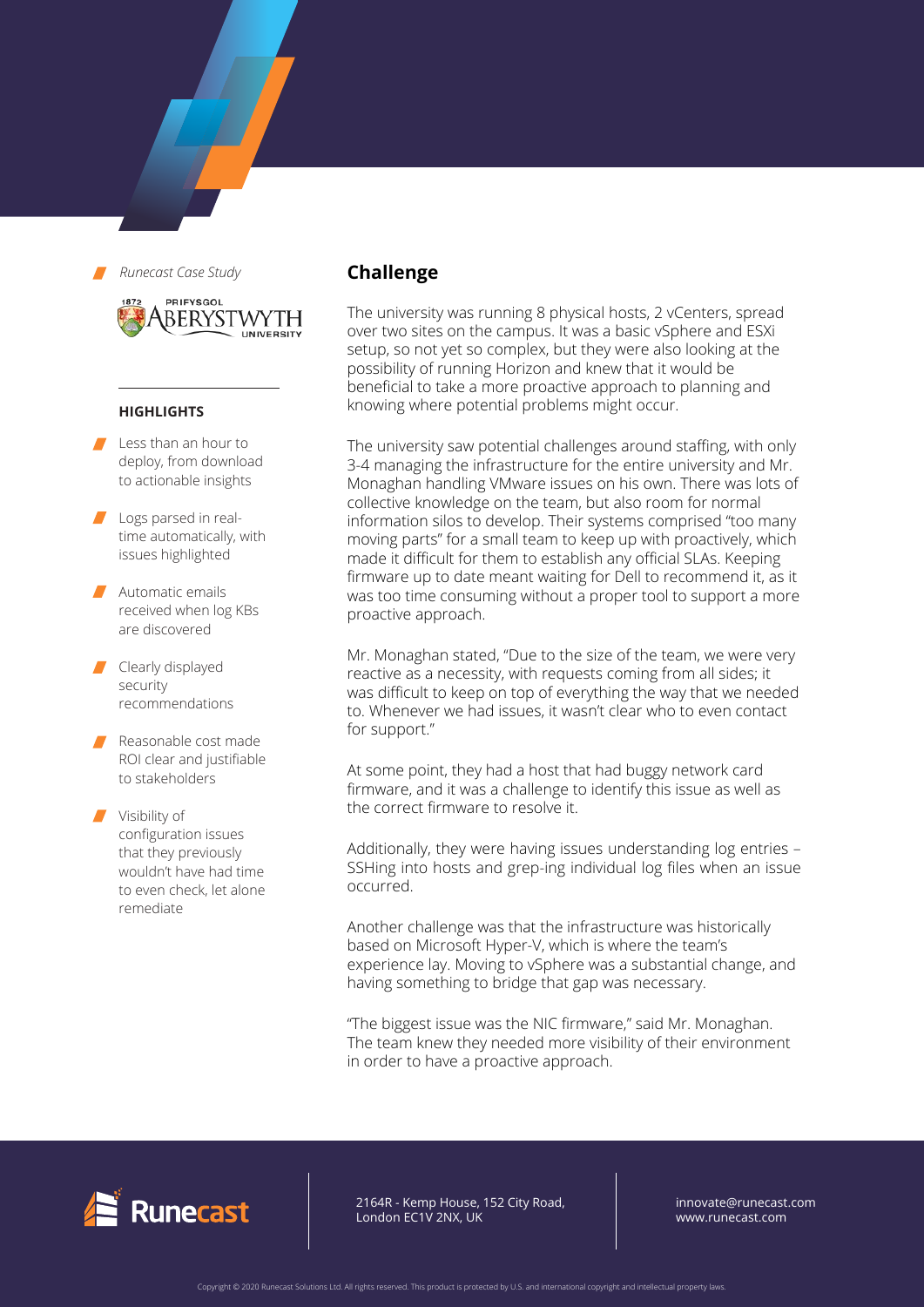

#### **HIGHLIGHTS**

- Shows drift from desired state as soon as a scan occurs, for faster gap closure
- **Enables easy trend** analysis of improvements in bestpractice adherence and security posture
- **Main benefits come in** the form of security and stability
- Proactive rather than reactive approach

### **Solution**

"We deployed the trial appliance of Runecast Analyzer with a view to troubleshoot the network card firmware issues in the first instance, and from there I investigated the other issues that were reported," said Mr. Monaghan. "We took up the offer of the free COVID licensing [provided to universities and hospitals until September 2020] and worked through some of the higher-severity issues. This time gave visibility into configuration issues – even though the environment had only been recently installed – that I previously wouldn't have had time to even check, let alone remediate."

It took the university IT team less than an hour to deploy Runecast Analyzer, from download to looking at actionable insights for how to stabilize their environment.

"Things were much improved as soon as we deployed Runecast," Mr. Monaghan reported, "as logs were parsed in real-time automatically, and issues highlighted. Automatic emails when log KBs are discovered are also a nice touch, as nobody wants to spend their day parsing logs. Also, the cost was low enough that we didn't need to jump through too many hoops, which was nice. The biggest selling point would likely be the cyber security compliance capabilities."

After deploying Runecast Analyzer, they immediately discovered the root of their problem and initiated the firmware upgrades proactively. This was the first time they were ahead of the curve, rather than waiting for DellEMC to flag the potential issue. Prior to this, it was simply too time-consuming to check regularly.

Asked why they chose Runecast Analyzer over another solution, Mr. Monaghan replied, "There was no tool on the market that did what Runecast Analyzer does. And from a cost perspective, it made more sense than to investigate VMware vRealize Operations. Given the cost and value that Runecast Analyzer offered, it made no sense to even spend time trialling alternatives."



2164R - Kemp House, 152 City Road, London EC1V 2NX, UK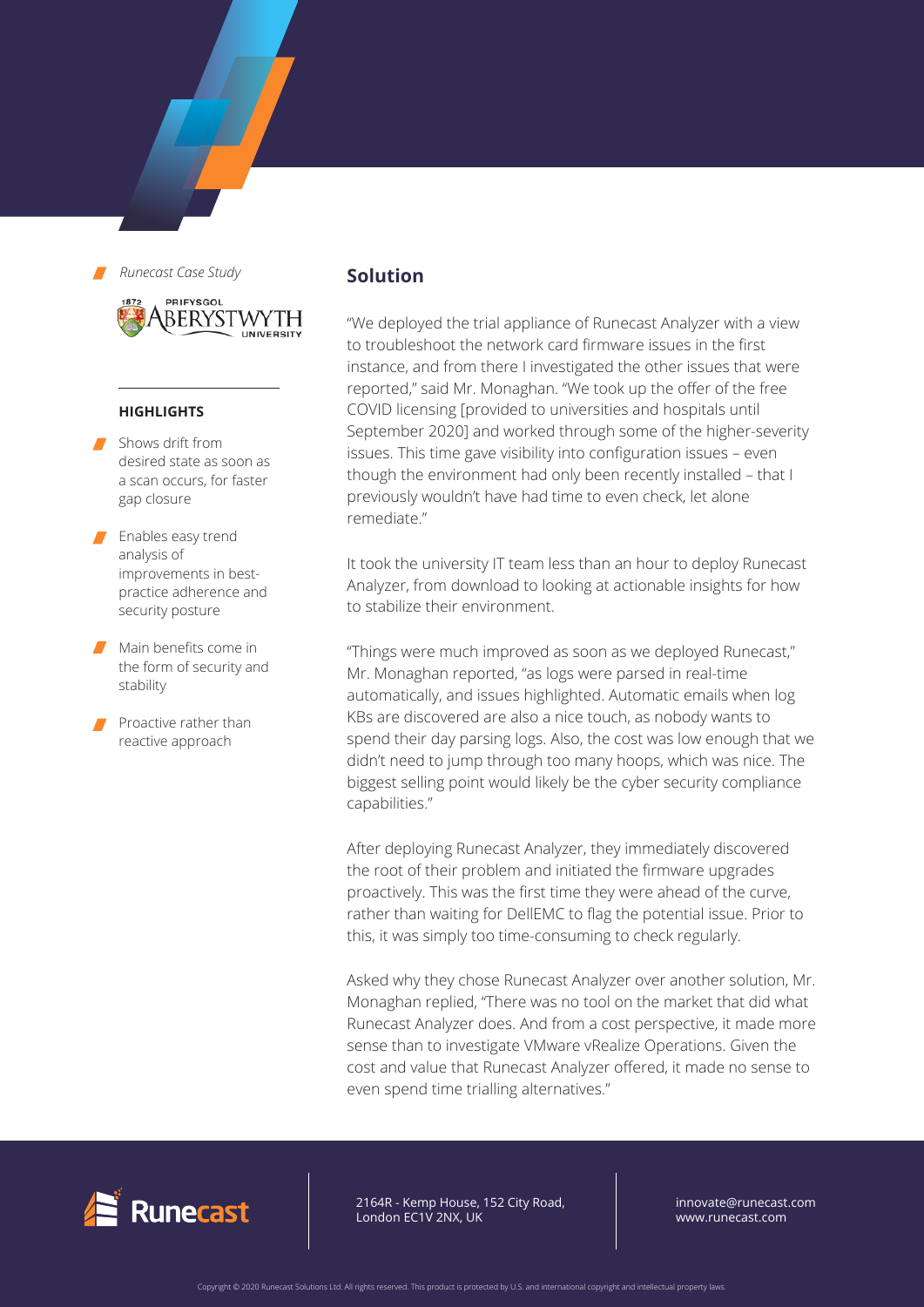

As for the NIC firmware issues that led to deploying Runecast Analyzer in the first place, the biggest issues that the analyzer resolved were "the security recommendations, which made perfect sense when you see them written down." Mr. Monaghan added, without a deep background in the technology it's difficult to know what you don't know. We'd probably have spent more money in staff time than the cost of the license just to find these things out."

Now the team runs a weekly analysis with Runecast, with reports sent by email. Most of their findings are low severity now, so when they come in they can be quickly rectified. "Once we dealt with the initial set of findings, the ongoing time investment is minimal."

As to how Aberystwyth University is using Runecast Analyzer for ongoing security compliance, Mr. Monaghan stated that, "As with any organisation, we have internal policies that detail how we should configure the infrastructure in a secure manner. With Runecast Analyzer we can see where we drift from our desired state as soon as a scan happens, rather than waiting for a biannual audit. This enables us to close gaps much quicker."

## **Benefits**

According to the team, the constant analysis of security data with Runecast Analyzer is a major win, as is the hardware compatibility scan. It also helped them to close the knowledge gap while the team got up to speed with vSphere.

After dealing with the most critical issues first, Runecast Analyzer now helps the IT team continue to identify and prevent mostly low-severity issues like VMs being created with CDROMs attached, long-running snapshots, etc. – that is, "nipping the smaller things in the bud before they become more urgent."

As the majority of the team's IT help desk 'incidents' have had a tendency to be for issues such as 'Please help me reinstall Word', Mr. Monaghan noted that "The main benefits of Runecast Analyzer come in the form of security and stability."



2164R - Kemp House, 152 City Road, London EC1V 2NX, UK